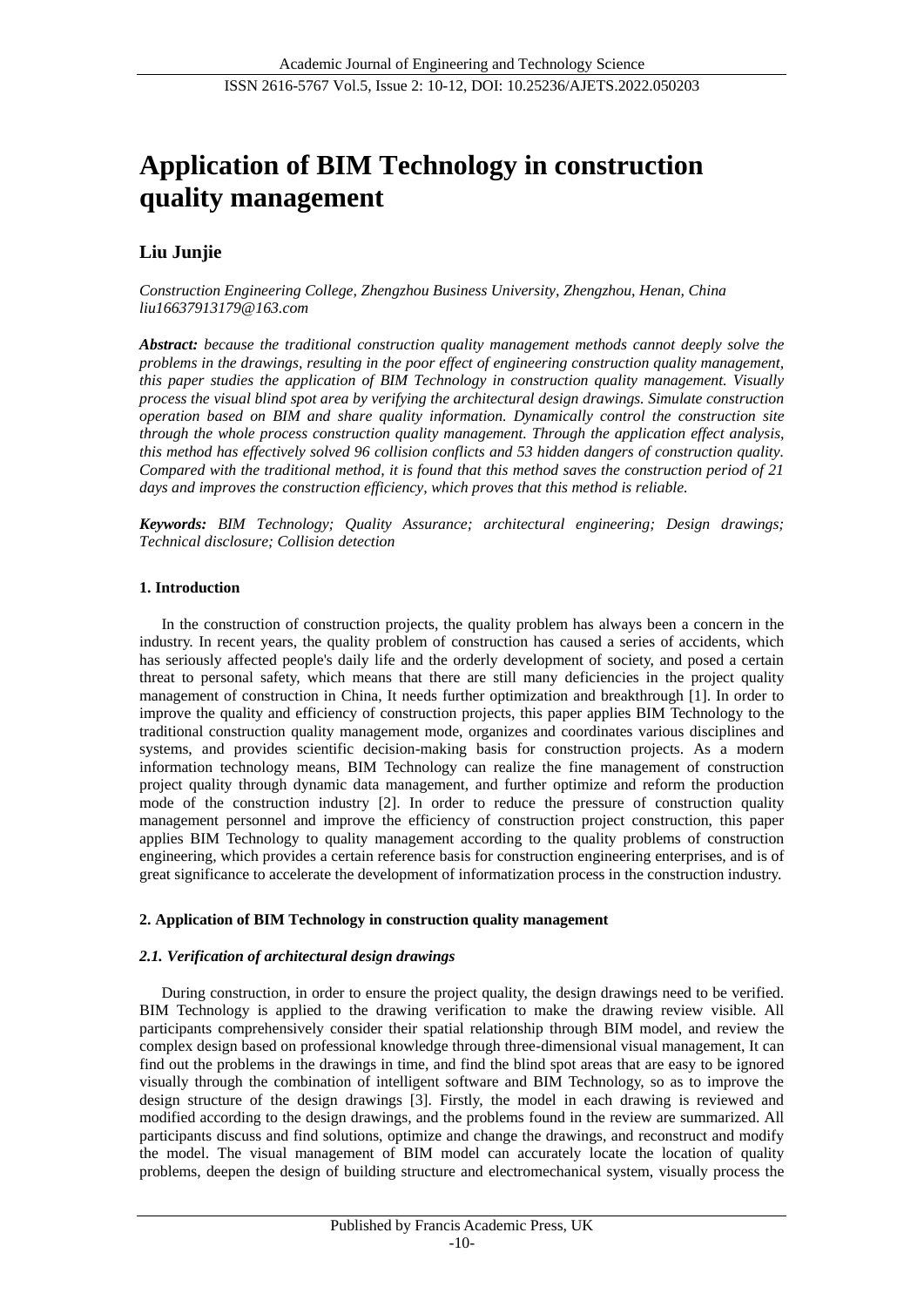## ISSN 2616-5767 Vol.5, Issue 2: 10-12, DOI: 10.25236/AJETS.2022.050203

drawings of various disciplines and systems, and carry out collision detection. It is found that there are 39 collision points in all drawings. The conflicts between systems and disciplines shall be handled to ensure that the drawing design is scientific and reasonable.

#### *2.2. Simulation of construction operation based on BIM*

In the construction based on BIM Technology, its construction and construction process can change the construction mode of traditional building engineering through the simulation of building construction. The process of traditional building construction is formed at one time. Therefore, it is difficult to solve the conflict of resource scheduling and the unreasonable use of various disciplines and systems, and its building construction often has quality problems. Based on BIM Technology, this paper carries out construction simulation, uses different construction methods and processes, compares and analyzes them, simulates construction processes, simulates resource scheduling, etc., which can find conflicts and problems in time, so as to optimize and avoid errors in the construction process [4]. In order to ensure construction quality and share quality information, a quality information management system is established through the management platform to display the number of components in real time and the installation progress. BIM Technology is used for quality management of projects with large overall span, sensors are used during construction, anti-collision system is installed, the direction of construction movement is judged and warned, and real-time monitoring is carried out.

#### *2.3. Whole process construction quality management*

Based on BIM Technology, through the quality management platform, intelligently identify construction personnel and building entities, track, detect and manage equipment, machinery and building construction, and connect each component of the construction site to the BIM model to realize fine management [5]. Project implementers use the quality information management platform to organize, coordinate and distribute resources. The construction personnel input the real-time relevant data of the project into the system, connect the BIM model with the project quality detection information, dynamically monitor and manage the construction site, and can obtain the construction quality information in time. Through the visibility characteristics of BIM, the pre embedding of components can be done in time during the construction process, so as to avoid the rework of quality problems after the completion of later construction, so as to achieve the purpose of prior construction quality management. In the construction of construction projects, the reinforcement structure is complex, and errors are easy to occur in some node positions. Therefore, it is necessary to arrange and arrange the reinforcement more reasonably. During the construction, in order to ensure the high accuracy of each component, the setting out of reinforcement shall be carried out accurately and each construction node shall be determined. In the process of quality management, the management personnel take pictures of the construction site through camera equipment, connect the location information with quality problems to the BIM model, deduce the model, analyze the causes of the problems, and assist the smooth progress of construction quality management.

#### **3. Application effect analysis**

The total construction area of this project is 125639m2 and the total height is 150m. The main building includes office and conference room on the ground. The basement is parking lot and electromechanical machine room. The installation of engineering electromechanical system is complex, including building electrical engineering, water supply and drainage engineering, etc. This paper applies BIM Technology to architectural design and electromechanical installation quality management, simulates construction operation through BIM Technology, arranges and arranges the site and construction equipment, further optimizes and adjusts the layout scheme of construction machinery, and realizes the construction quality management of construction engineering based on BIM Technology. In order to verify the effectiveness of this method, the construction period of the machine room is compared and analyzed. Before the equipment in the machine room enters the site, the equipment is modeled according to the manufacturer's data, and the manufacturer is provided with technical disclosure to ensure that the model is consistent with the equipment. After determining the equipment installation position, the pipeline construction is carried out in advance. During the deepening process, the management personnel consider the manufacturing of pipes, pipe fittings and accessories in advance, Most materials are manufactured and processed in advance in the factory to